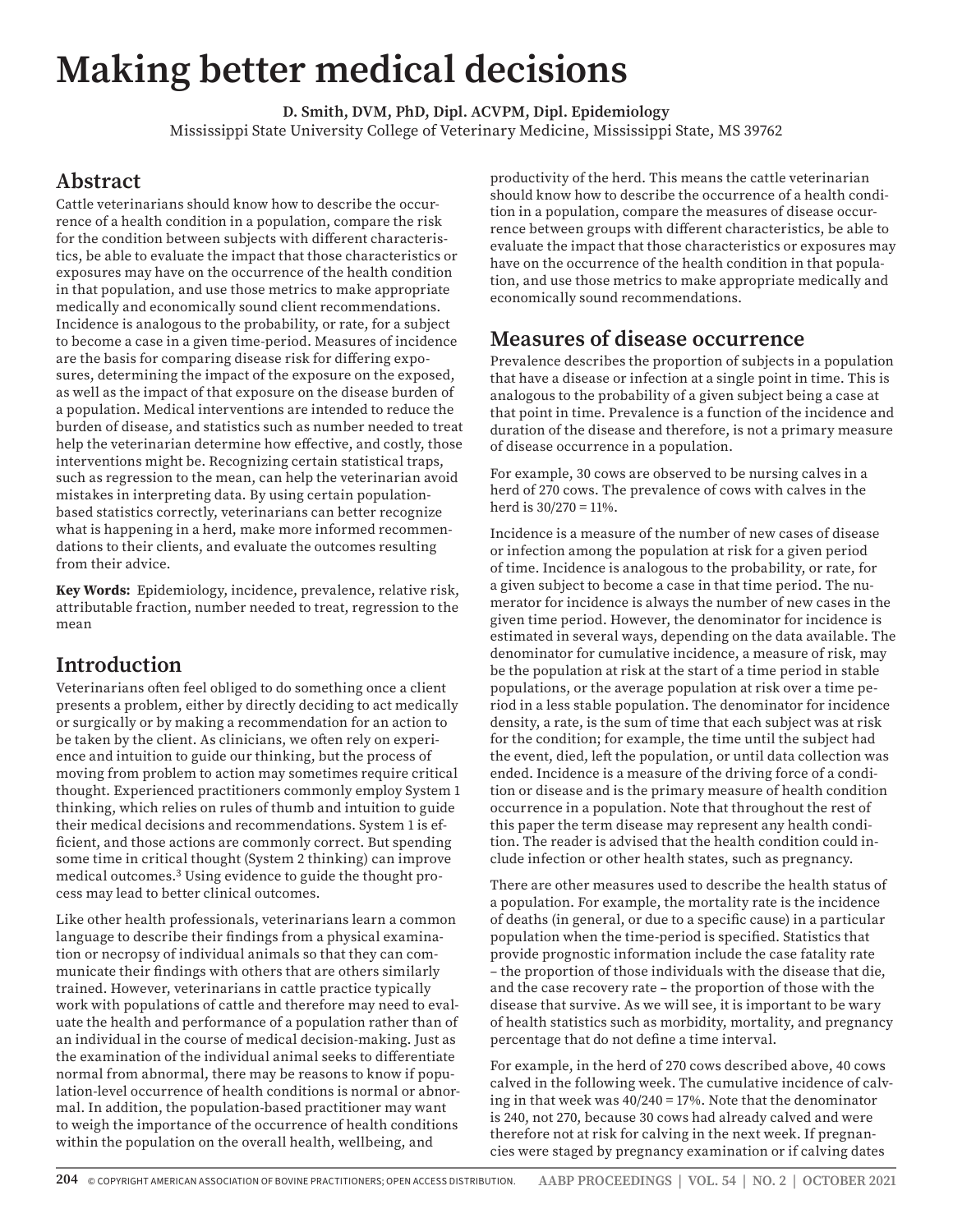were recorded, then one could estimate the rate of conceptions (calves) per 21-day estrus period. In the herd of 270 cows, 253 cows conceived (and had calves) during a total of 587 estrus opportunities over a 105-day breeding season. The incidence density of conception (calves) per 21-day estrus period was 257/587 = 0.44 conceptions (calves) per 21-day estrus cycle. This is equivalent to saying that the probability of a cow in this herd conceiving on a given estrus was 44%. The incidence density of conception is commonly reported as a pregnancy rate.4 Note that many veterinarians and cattle producers report a pregnancy (or calving) percentage, defined as the number of pregnancies (or calves) per cow exposed to breeding.<sup>1</sup> In this example, the pregnancy percentage is 257/270 = 95%. Pregnancy percentage, analogous to an attack rate, is a misleading statistic in this situation because it does not account for the length of time of the breeding season. A 95% pregnancy percentage in a 105-day breeding season has a lower incidence of conception than 95% pregnancy percentage in a 60-day breeding season.

### **Strength of association**

We may wish to know if a certain characteristic (e.g., age, gender or breed) or exposure, (e.g., to a vaccine, transportation or a dietary ingredient) is associated with a greater or lesser risk or rate of disease. The most common method to evaluate the strength of association is to compare the incidence of the disease among those with the characteristic or exposure to those without in the form of a ratio. This ratio is called relative risk (RR) or rate ratio (RR) depending on the measure of incidence used. If RR is close to one, then there is little or no difference in the occurrence of disease between the 2 levels of exposure. If RR is greater than 1, then the exposure is associated with increased risk of disease. If RR is less than 1, then the exposure is

**Figure 1:** Population attributable fraction at various measures of association between disease and exposure and various prevalence of exposure. A common exposure with a lower strength of exposure (B) may have more impact on a population than a rare exposure with a stronger strength of association (A).



protective against the disease – a sparing effect. The difference between the incidence with exposure to incidence without exposure is called the risk difference (RD). The RD is a measure of how much the incidence of disease increases (or decreases) with the exposure. In some study designs, such as case-control studies, it is not possible to measure incidence, but it is possible to estimate the odds of having the exposure among the cases and comparing this to the odds of having the exposure among the controls. The ratio of these two odds is called the odds ratio (OR). The interpretation of the OR is the same as with RR. Also, regardless of the study design, the OR is the output of some methods of statistical analysis, such as logistic regression.

Referring again to the hypothetical herd of calving cows, the records indicated that the 32 3-year-old cows in the herd had 30 conceptions (calves) out of 92 21-day cow-cycles, a pregnancy rate of 0.33 calves per 21-day cow-cycle. The remaining 238 cows, 4 years of age and up had 227 conceptions (calves) out of 495 21-day cow-cycles, a pregnancy rate of 0.46 calves per 21-day cow-cycle. The rate ratio for conception (calving) of older cows to 3-year-old cows was 0.46/0.33 = 1.4. Older cows were conceiving at a rate 1.4 times greater than 3-year-old cows. The RD was 0.21, meaning that older cows had 0.21 greater conceptions per 21-day cow-cycles. Both statistics of association suggest that the low rate of conception (calving) among the 3-year-old cows compared to older cows should be investigated.

It happened that the body condition of the 3-year-old cows had been recorded at calving. Of the 32 cows, 18 (56%) were too thin, having a body condition score of 4 or less on a 9-point scale. These data do not help us understand the difference in pregnancy rate between these cows and the older cows, but they do let us evaluate whether being thin at calving affected the pregnancy rate among 3-year-olds. Thin cows had a pregnancy rate of 0.26 conceptions (calves) per 21-day cycle, whereas the cows in good condition at calving had a pregnancy rate of 0.47 conceptions (calves) per 21-day cycle. Therefore, the pregnancy rate among 3-year-old cows in good condition was 1.8 times greater than that among thin cows.

# **Measures of impact**

We may want to understand how much impact an exposure (or characteristic) has on the health and productivity of those exposed or how important the exposure might be to the health and productivity of the entire population. Understanding the impact of the exposure on disease might help us rank its importance to disease control and prevention.

Attributable fraction (AFE) is a measure of the relative impact an exposure had on the occurrence of disease among those diseased individuals with the exposure. An exposure might be known to increase the risk or rate of disease, but that exposure may not be necessary or sufficient to cause the disease. That is, there may be other exposures that are also causally associated with the disease. Therefore, not every case of disease can be attributed to 1 causal exposure. The AF describes how likely it is that a subject's disease was due to the exposure. For example, smoking tobacco products has been causally associated with lung cancer in people. However, some non-smokers also get lung cancer. Therefore, if a smoker gets lung cancer the cause cannot be solely attributed to their smoking because other non-smoking factors also contribute to the risk. The strength of association (RR or OR) is the only statistic needed to calculate AFE.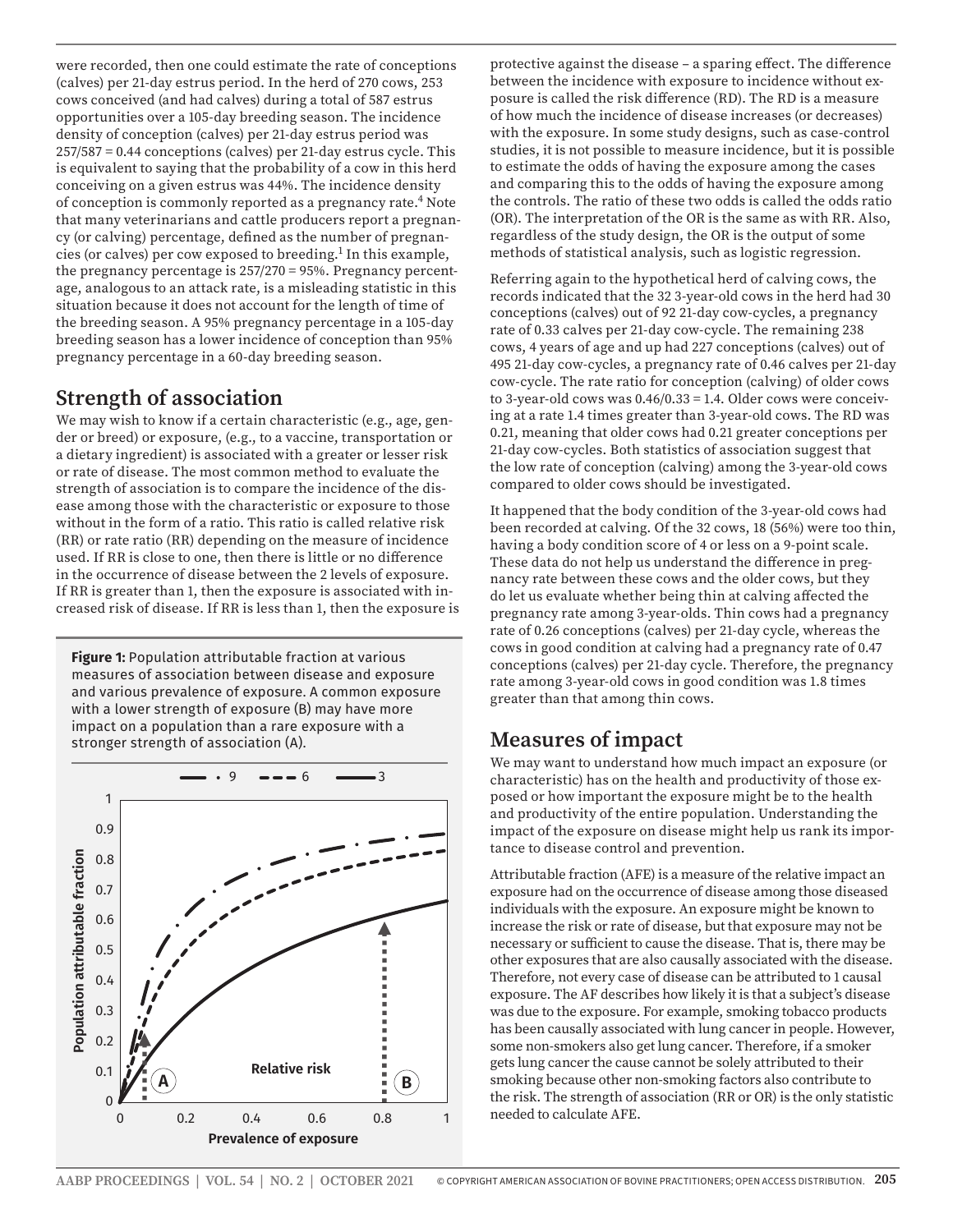#### $AFE = (RR-1)/RR$

In the example of the 3-year-old calving cows, the attributable fraction of good body condition cows conceiving during an estrus was  $(1.8-1)/1.8 = 0.8/1.8 = 0.45$ . In other words, 45% of the reason for a cow in normal body condition conceiving at a given estrus could be explained by the fact that she was in good condition. Other factors played a role in the risk for conceiving on an estrus, but among cows having good body condition that factor was a big player.

Vaccine efficacy (VE) is a special case of attributable fraction. In this case, it is a measure of the decreased risk in disease for disease that is due to a vaccine or other preventive intervention.

VE = 1-RR when RR is expressed as the ratio of the incidence of disease among vaccinated subjects to the incidence of disease among non-vaccinated subjects.

For example, if the incidence of disease was 20% among nonvaccinated animals and 5% among vaccinated the RR of disease for vaccinated animals compared to non-vaccinated animals would be 0.05/0.20 = 0.25 and VE would be 1-0.25 = 0.75. So, the risk for the disease among vaccinated animals was reduced by 75%.

Population attributable fraction (PAF) is the proportion of disease in a population that can be attributed to a certain exposure. The statistic is used to estimate the proportion of disease that could be prevented if the exposure factor was removed from the population, assuming the exposure relationship is causal. The PAF is a useful statistic for deciding if an intervention might be worthwhile to implement in a given population. Common exposures with a lower RR might have a greater impact on disease in a population than rare exposures with stronger measures of association.

PAF= PE x (RR-1) / (1+(PE x (RR-1)))

PE is the prevalence of the exposure in the population

In this example, the impact of being in good condition on the pregnancy rate in the population of 3-year-old cows can be estimated by calculating the PAF. In this case, it is 0.44 x (1.8-  $1/(1+(0.44 \times (1.8-1))) = 0.26$ . So, in this population of 3-year old cows, 26% of the risk to conceive on an estrus was explained by cows in good body condition.

Number needed to treat (NNT) describes the number of subjects that need to receive the preventive or curative intervention (e.g., a vaccine or antimicrobial therapy) to prevent or cure 1 case of the disease. This captures the concept that disease is not prevented in every subject that receives a vaccine or curative medication and gives an idea of the effectiveness of the intervention. A perfect medication would have an NNT equal to 1.

#### $NNT = 1 / RD$

For example, using a vaccine that is 75% effective at reducing disease in a population with an expected annual cumulative incidence of disease of 10% would results in an incidence of 2.5%. The RD is 0.1-0.025 = 0.075. The NNT is 1/0.075 = 13.3. For every 13 individuals receiving the vaccine, one case of disease would be prevented.

Number needed to harm (NNH) is a corollary to NNT. The NNH describes the average number of subjects that receiving the preventive intervention that results in one adverse event.

**Figure 2:** The disease incidence at which the cost of prevention is equal to the cost of the disease by preventive efficacy. The analysis considers the cost of the preventive (including cost to administer it), the preventive's efficacy, and the cost of the disease (including cost of treatment, death loss, lost productivity).



Clinicians may compare NNT to NNH before deciding to recommend an intervention.

#### NNH = -(1/RD of the adverse event)

For example, in a population where no subjects are expected to die from anaphylaxis, but one of 10,000 vaccinated subjects die from anaphylaxis, the NNH =  $-1/-0.0001 = 10,000$ . This means that one cow is expected to die from anaphylaxis for every 10,000 cows vaccinated. If greater than 5 kg less milk production in the week following treatment of dairy cows with a placebo vaccine was 10%, but 45% among vaccinated cows, then the NNH was  $-(1/(0.1-0.45)) = 2.9$ . This means that for approximately every 3 cattle that receive the vaccine, one will experience milk loss greater than 5 kg. The costs associated with the adverse event should be considered against the benefits of providing immunity. The NNH reminds us that vaccines and other preventive practices are not always innocuous.

If you know the cost to administer a vaccine, the NNT can be used to estimate the cost to prevent a case. If the total cost for the vaccine protocol described above was \$10 per head, it would cost \$133 to prevent one case of the disease in that population. However, using the same vaccine in a population with an expected annual cumulative incidence of 1% would result in an NNT of 133.3, and the cost to prevent one case would be \$1,333.

This example provides an important lesson about the economics of prevention programs. The cost-effectiveness of a health prevention program depends on the cost of a case of the disease, how common the disease is, the cost of the prevention (e.g., a vaccine), and the effectiveness of the prevention (Figure 2). The cost-effectiveness of a vaccination program for a given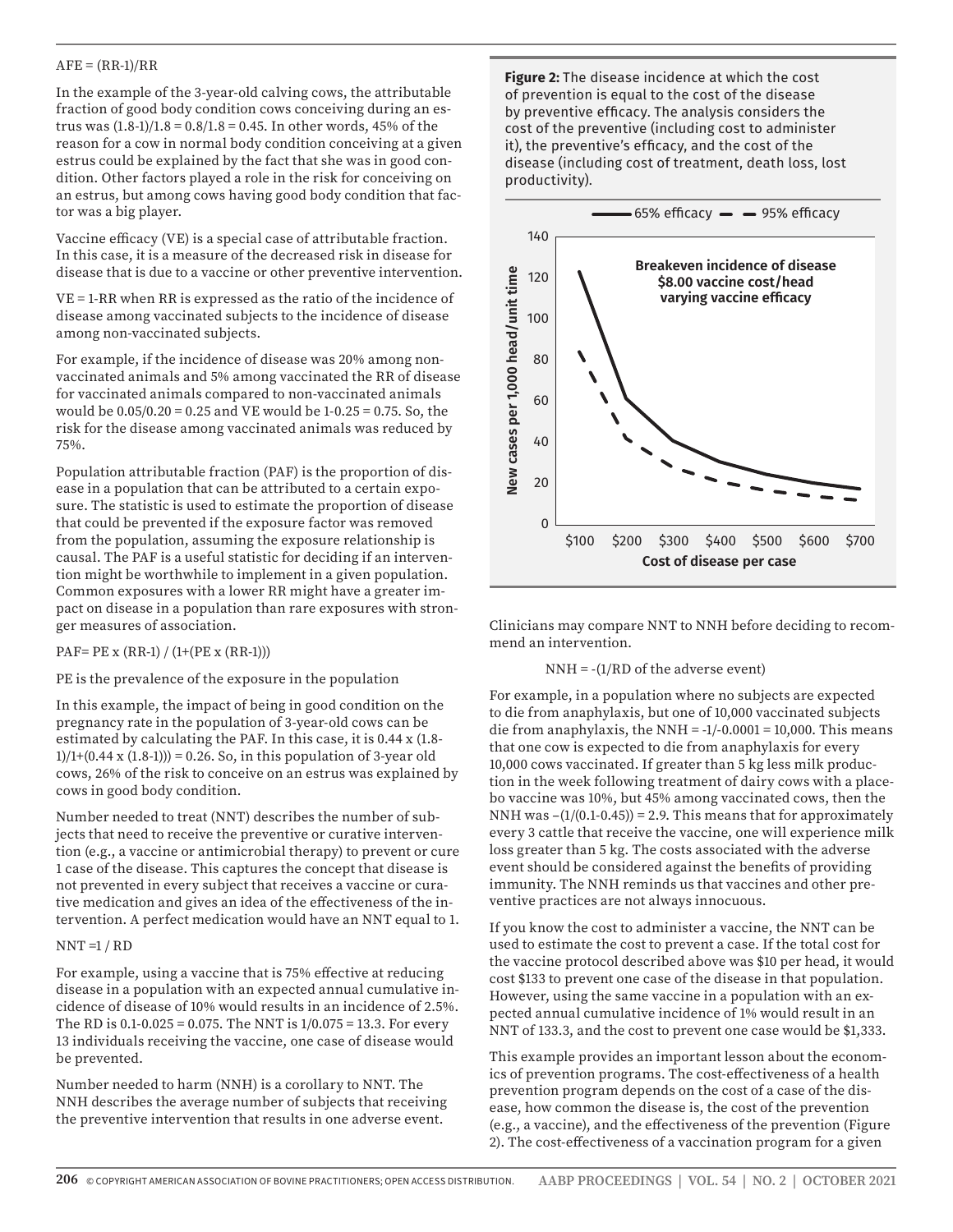vaccine is greater as the expected incidence of disease in the herd without vaccination increases. The incidence of disease at which it becomes cost-effective to vaccinate (IDBREAKEVEN) can be determined by knowing the cost of the disease (DC), the cost of the vaccination program (VC; e.g. the cost of the vaccine product, labor, and facilities), and vaccine efficacy (VE).<sup>5</sup>

IDBREAKEVEN =  $VC / (DC \times VE)$ 

## **Regression to the mean**

Regression to the mean is a statistical phenomenon that can lead to improper conclusions and inappropriate medical decisions or recommendations.2,3 Expected variation in biological data means that on occasion extreme values are observed by chance. When repeatedly measuring data, extremes of high or low values may prompt us to act when, in actuality, we are simply observing normal variation. The problem is that rare extreme values are likely to be followed by values closer to the norm in the subsequent measurement. If we take some action to intervene at the occurrence of a rare observance and the value subsequently returns to closer to the norm, then we may erroneously believe it was our intervention that was responsible for the correction.

For example, it is common to record and monitor the percent of cows found pregnant during routine reproductive health visits on the dairy. Let's say that on a particular farm the expected percentage of pregnant cows among those presented for pregnancy exam is 50%, and typically 40 to 60 cows are examined for pregnancy each visit. During one visit, 24 of 54 cows (44%) were pregnant. This low percentage of pregnancies is below the expected 50%, so you recommend some management changes that are actually ineffective. Because of regression to the mean,

the percentage of cows pregnant was greater at the following visit, reinforcing the false belief that the management changes were responsible for the improvement. Similarly, it may be disheartening to see the percentage of pregnant cows plummet just after congratulating the dairyman for a high pregnancy percentage when, in reality, the 2 observations were expected variation around a mean (Figure 3).

When outcomes are monitored over time, statistical process control rules may aid in determining when the process is in fact out of control, but the problem of regression to the mean finds its way into unexpected places. For example, another way veterinarians can be misled by regression to the mean is through research publications or product adds with testimonials of the results of using their product in herds that have experienced some worst-case scenario and then had a meaningful improvement following the intervention.

# **Conclusion**

Veterinarians rely on heuristics and rules of thumb for clinical expediency but applying quantitative skills and critical thought enhances clinical judgement and may improve medical outcomes. By understanding how to use certain population-based statistics, veterinarians can better recognize what is happening in a herd, make more informed recommendations to their clients, and evaluate the outcomes resulting from their advice.

# **Acknowledgement**

A contribution of the Beef Cattle Population Health and Reproduction Program at Mississippi State University. Supported by the Mikell and Mary Cheek Hall Davis Endowment for Beef Cattle Health and Reproduction. This work is supported by the Agriculture and Food Research Initiative Competitive Grants

**Figure 3:** An example of regression to the mean using pregnancy examination data recorded over one year of monthly visits. The percentage of cows determined pregnant at each visit. During each visit 40 to 60 cows are examined and the expected percent pregnant is 50%. Extreme values such as those observed in February, June and July are usually followed by values that are closer to the expected value. The frequency histogram inset show the distribution of pregnancy percentages for the 12 monthly visits.